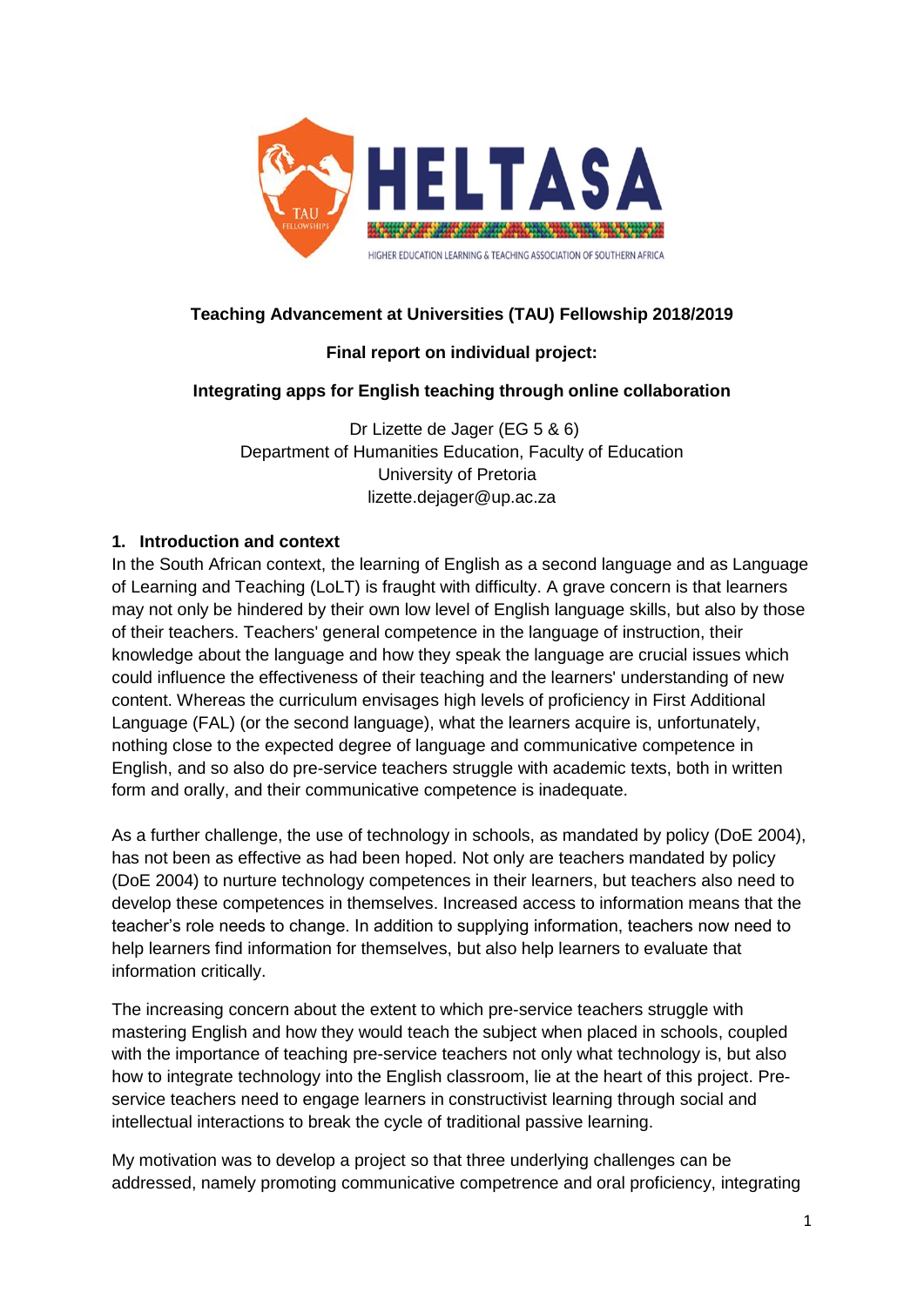technology into instructional design, and working collaboratively online through social platforms. In the process transformed practice (Janks 2010), and student success may be achieved. The purpose of this project was to develop student learning in English education through online collaboration by incorporating technology, specifically Android Apps, into the instructional design of lessons.

## **2. Methodology**

This project was framed within an interpretivist paradigm, utilizing a qualitative approach (Creswell 2013) and doing intervention research. The conceptual framework for the project emanated from areas of second language teaching and learning, which has as its main focus communicative competence (CC) (Hymes 1966), and technological pedagogical content knowledge (TPCK) (Mishra & Koehler 1986). Participatory reflection and action (PRA) (Chambers 2008; Patton 2002) and the principles of the Community of Inquiry Framework (Garrison & Arbaugh 2007) were employed as framework for the methodology of the project. Particpants were pre-service teachers enrolled for the Postgraduate Certificate in Education (PGCE), and were all enrolled for the module Methodology of English (VES 410). The participants collaborated online in a dedicated module created on the institution's Blackboard system. Figure 1 shows the conceptual framework used to guide the project.



# **Figure 1: Conceptual framework**

For data analysis I relied on thematic, inductive analysis of the matrices from the PRA workshops, the data generated by the discussion forums on Blackboard, the interactive lessons designed by participants, and the focus group interviews. Throughout the research project, I adhered to the guidelines for conducting ethical research (Ethics certificate number: UP 18/08/01) and aimed to obtain valid and trustworthy findings.

13 pre-service teachers participated in the project and collaborated online through discussion threads to help one another choose the most applicable Apps for their teaching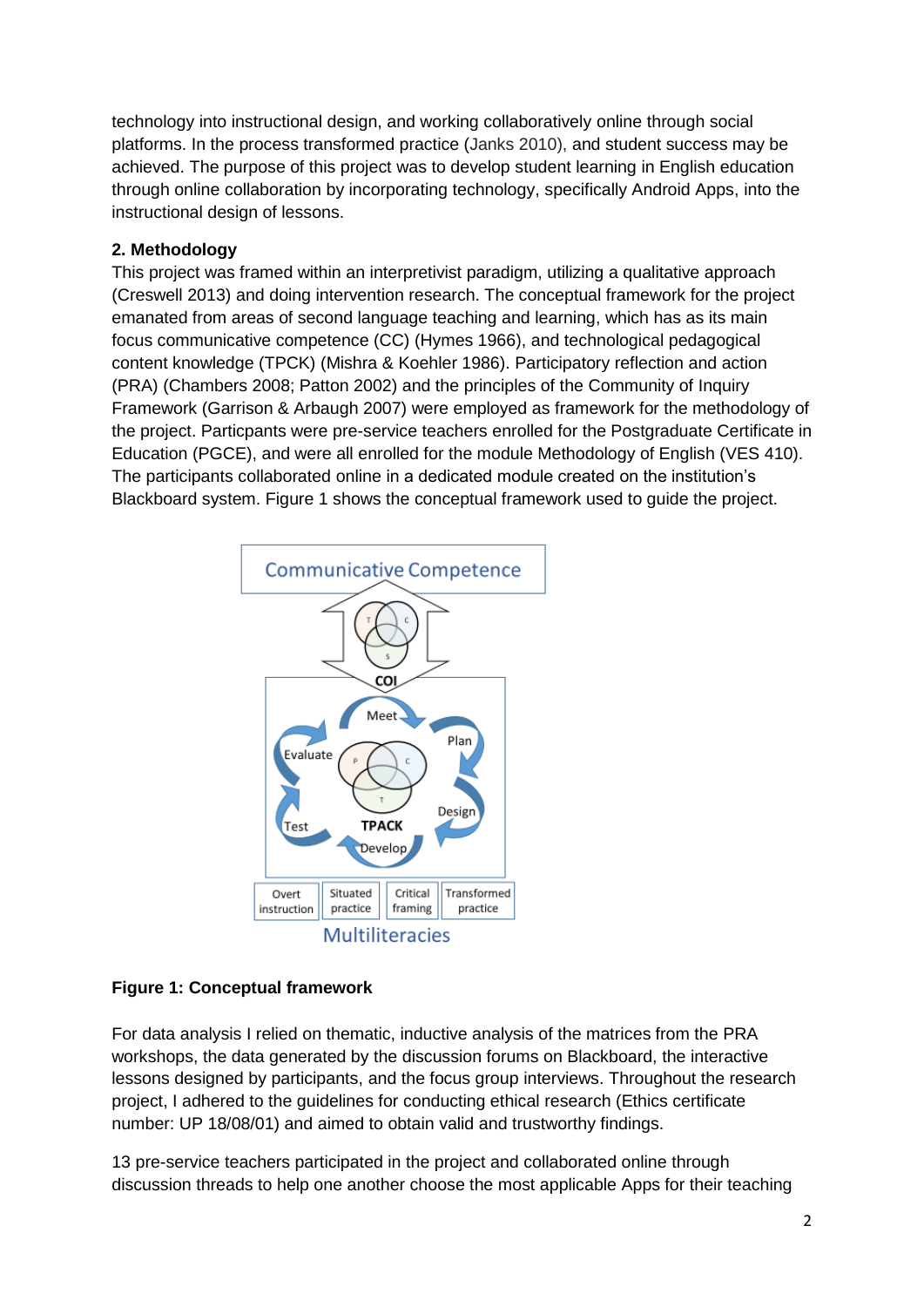purpose and phase/grade. Five language lecturers participating in the project acted as monitors and facilitators. The project was conducted in the following phases:

## **Phase 1: Pre-intervention planning workshop with lecturers**

A half day planning workshop was conducted with the five lecturers involved in the project. The theoretical underpinning for the project was discussed at length and a step by step process was developed for the participants to use when they sourced and evaluated the Apps. The principles of Backward design, TPCK and SAMR, as well as social constructivism, were kept in mind in the designing of the process.

## **Phase 2: Pre-intervention training workshop with participants**

A training workshop of three hours was conducted with participants where they were trained in the principles of TPCK and the SAMR model. They were also shown how to do a basic search on the tablets and which aspects to look out for, among others, developer name, size, reviews, and so on (see addenda A and B)). The criteria used to evaluate the Apps were also discussed at length (please visit our Enquiry Group website at [www.etau.co.za](http://www.etau.co.za/) for a list with the criteria used for evaluation). Participants were afforded the opportunity to practice a search for an App on their tablets and to discuss what they had found with the rest of the participants. These Apps were evaluated to show the participants what to look out for.

### **Phase 3: Research, selection and evaluation**

The research phase comprised two actions, namely searching for Apps and then evaluating these against set criteria provided to them. Based on their evaluations, participants could do further searches. Participants collaborated with members of their community online and discussed the various Apps they identified. They reached consensus on the most applicable and relevant Apps to teach an aspect of language or literature. Students were then required to upload the 10 best Apps as well as the evaluations for these Apps onto the Blackboard module to share with all the other participants. Lecturers monitored their activity online and commented, discussed and guided the process as required.

#### **Phase 4: Intervention**

Participants then designed an interactive language or literature lesson, making use of at least two of their chosen Apps. The interactive lessons needed to have as its aim the enhancement of communicative competence. The lessons were uploaded onto the Blackboard module and lecturers and participants critiqued and discussed these lessons and provided detailed feedback. The participants then presented their lessons during their official Work Integrated Learning period at the schools at which they were placed. Participants were then required to spend some time online again in collaboration with their fellow students to reflect on the successes and failures of their lessons and the relevance and applicability of their Apps.

## **Phase 5: Reflection**

The reflection phase was conducted in the form of a PRA workshop where the outcome of the project was evaluated. The focus was the experiences of the pre-service teachers. Preservice teachers reflected on their actions and wrote down their experiences and thoughts on a matrix on A3 charts. The matrix is divided into planned actions (training workshop), actual actions (intervention) and new actions (adaptations and improvements after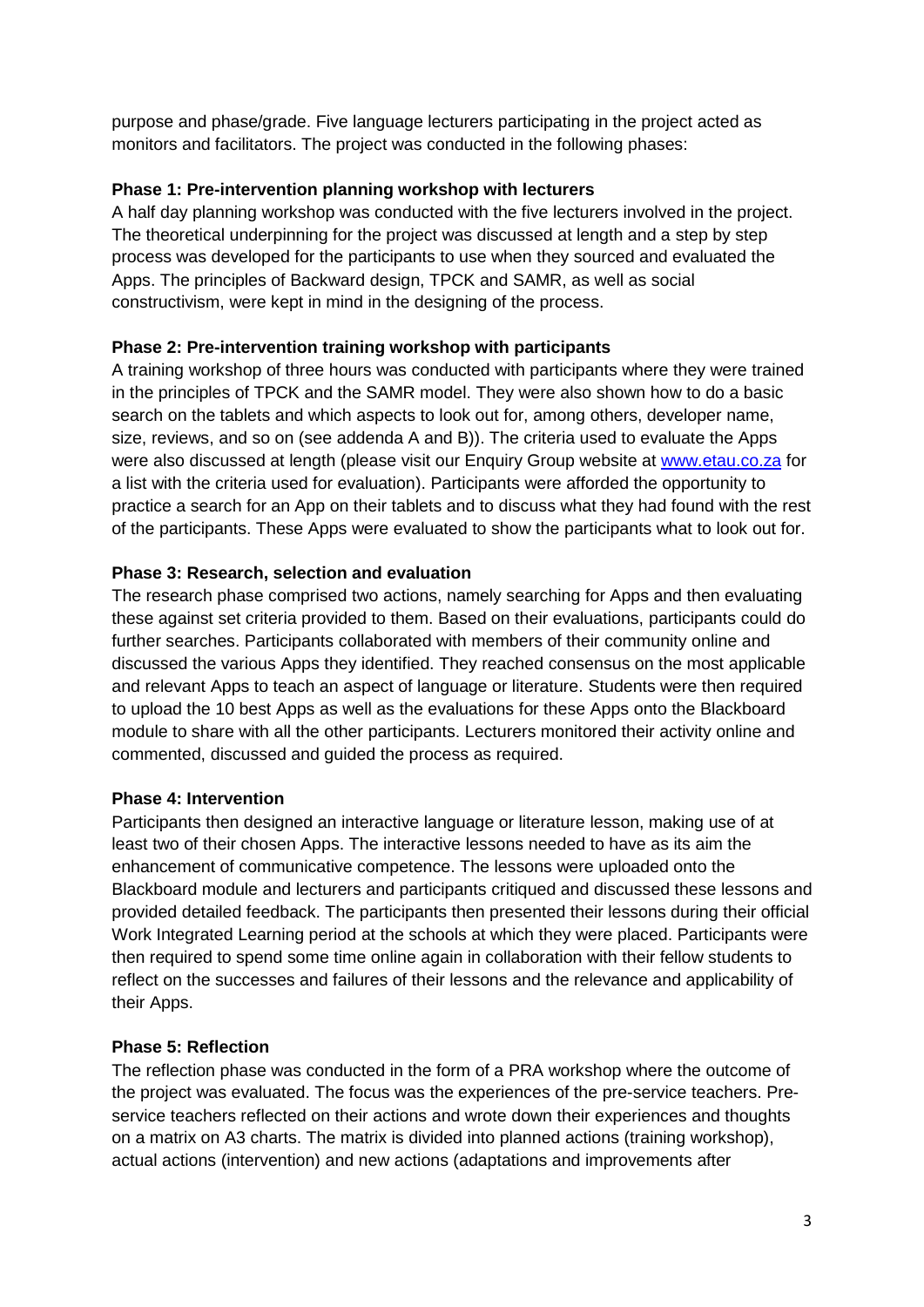reflections) for future implementation. The participants were asked to what extent their own teaching practice had been transformed by the project.

# **3. Impact of the project**

Since the project has not been completed yet (due to be completed by October) and because I followed a participatory approach when developing the technology intervention, I cannot predict the content of the project at this stage. However, early indicators are that a wide range of educational and generic Apps, study Apps, summarizing Apps as well as gaming Apps for the teaching of English were identified across the phases (Intermediate to Further Education and Training) which acted as a vehicle that enhanced the interactive nature of instructional design, ultimately aiding in the development of learners' English language use as well as their communicative competence. Participants said that by using technology in the classroom they were able to close the gap between traditional methods of teaching languages and the way in which technologically intelligent learners learn a language. Moreover, apart from assisting learners to improve their communicative competence, participants stated that their own communicative competence improved greatly, since they themselves had to play and work through the Apps, thereby learning not only the content of the subject but also coming to a better understanding of the strategic competencies required for communicative competence. This new understanding has had a positive and transformative effect on participants' teaching practice.

From initial findings, it seems as if technology can be the change agent that will take the language classroom into a whole new direction of learning a language and transform the teaching practice of pre-service teachers. Participants indicated transformed thinking in instructional design which led to transformed practice. Participants were able to develop and improve their use of technology and experience self-efficacy, thereby experiencing directly the benefits of integrating technology into the teaching of English. Participants indicated that in the process of evaluating and selecting appropriate Apps for their teaching, in the process they improved their own understanding and language proficiency, thereby improving their own communicative competence. From the findings, it is clear that it is not about the technology in instructional design, it is about the pedagogy. What is potentially new and transformative about integrating Apps in instructional design is a change from didactic pedagogy to reflexive pedagogy.

Based on the findings I will be able to refine and improve the technology intervention for follow-up projects with future students. The immediate aim is to include other languages such as isiZulu, Sepedi and Afrikaans in the next cycle of the project, since the issue of second language learning is central to all languages in South Africa. The ideal is to implement it across disciplines and across higher education institutions on the African continent. I foresee that the outcomes of this project will have value for both the lecturers and the pre-service teachers, and may potentially inform future technology activities, thus supporting student learning and development.

## **4. Small successes**

## **4.1 Funding**

I was able to secure SoTL funding for the project from the University Capacity Development Grant (DHET). This allowed me to do a few things: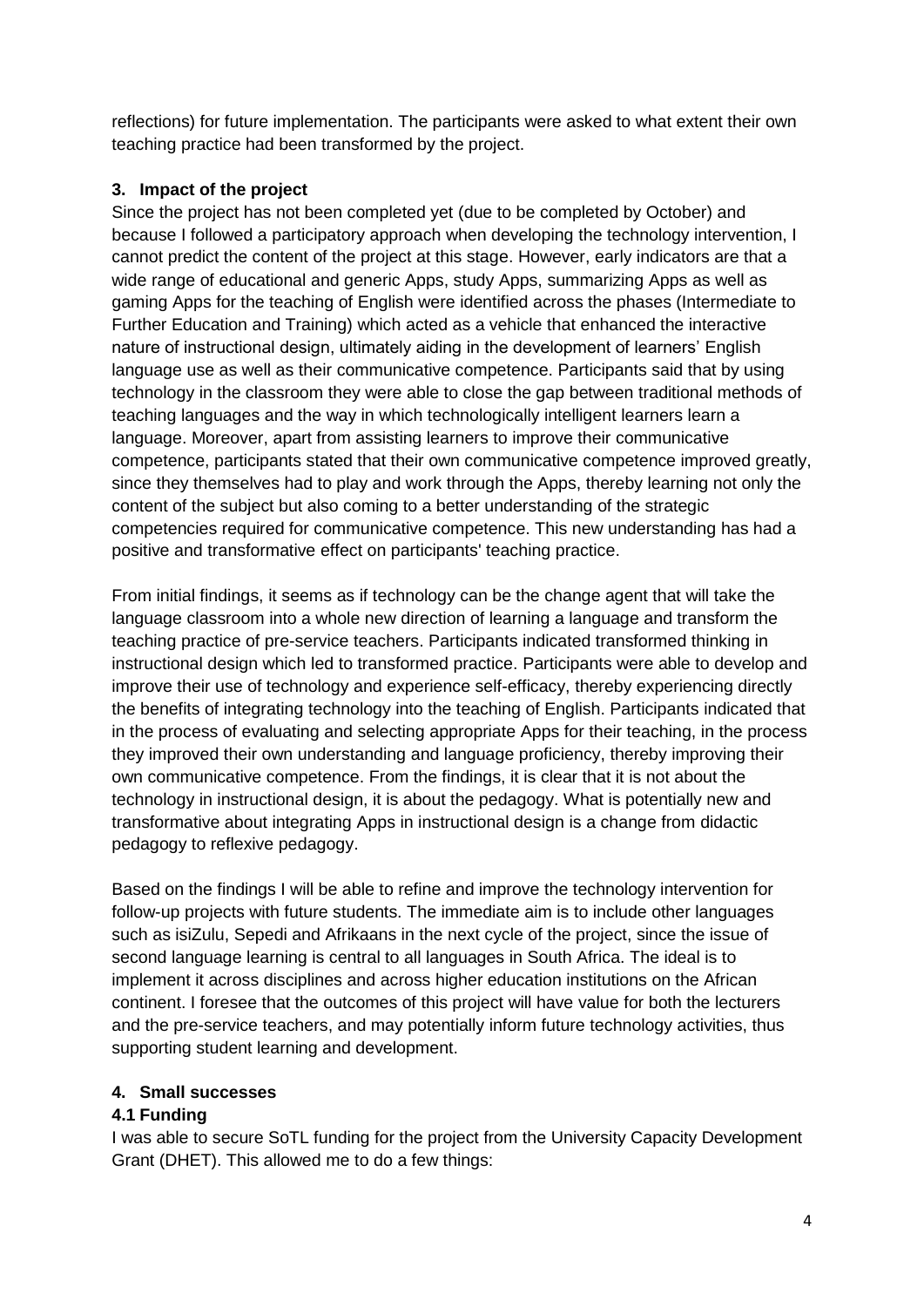- a) I purchased 14 Lenovo 4 tablets with covers for the partcipants' use when searching for Apps. These tablets remain the property of the institution. Each participant received a contract agreement in this regard, which they all signed. The tablets will be returned at the end of the project. The tablets were numbered, updated and preloaded with a Google team drive.
- b) I arranged two breakaway retreats for the lecturers participating in the project; one for training purposes and the other as a writing retreat to plan and draft possible academic articles emanating from the project.
- c) I arranged a two-day breakaway retreat for all the pre-service teachers participating in the project, one day for the focus group interviews with the pre-service teachers and the second day for the transcriptions of the focus group interviews.
- d) I was able to include all the participants (lecturers and pre-service teachers) in a practitioner demonstration and presentation at the Flexible Futures Conference on 9 September 2019.

## **4.2 Teaching and Learning activities**

I have been engaged in a number of activities that promote the scholarship of teaching and learning in my Faculty and at other universities:

- a) I have developed a team of co-workers who work in the field of languages and technology with the aim to make the scholarship of teaching and learning the focus of their research. My work with these colleagues falls within the broader field of multiliteracies and includes African languages (isiZulu and Sepedi) and Afrikaans, and will inform future cycles of the project.
- b) I presented a paper at the T & L Colloquium on 14 May 2019 hosted by my Department (Department of Humanities Education) and will be hosting a T & L seminar in September in our Faculty (Faculty of Humanities).
- c) I was invited by colleagues from Unisa to do a presentation on my work and the scholarship of T & L on 22 May 2019.
- d) I will present a paper that includes the final findings of the project at the HELTASA conference in November 2019

It has been rewarding to see the impact on colleagues and pre-service students. Many of them have implemented the integration of technology into their own modules and teaching practice. I have received numerous requests for follow-up workshops and seminars as the interest in T & L increases. I hope that as a change agent and through activities such as these and future cycles of my project across disciplines and institutions, I can help transform practice and enhance the scholarship of T & L not only at my institution, but also at other institutions.

## **References**

Chambers, R. 2012. Sharing and co-generating knowledges: reflections on experiences with PRA and CLTS. *IDS Bulletin*, 4(3), 71–87.

Creswell, JW. 2013. *Research design. Qualitative, quantitative, and mixed methods*  approaches. 4<sup>th</sup> ed. Thousand Oaks: Sage.

Department of Education. 2004. Whitepaper 7 on e-Education: Transforming Learning and Teaching through Information and Communication Technologies (ICTs). Available at [www.education.gov.za/Resources/Legislation/Whitepapers.aspx.](http://www.education.gov.za/Resources/Legislation/Whitepapers.aspx) Accessed on 17 April 2019.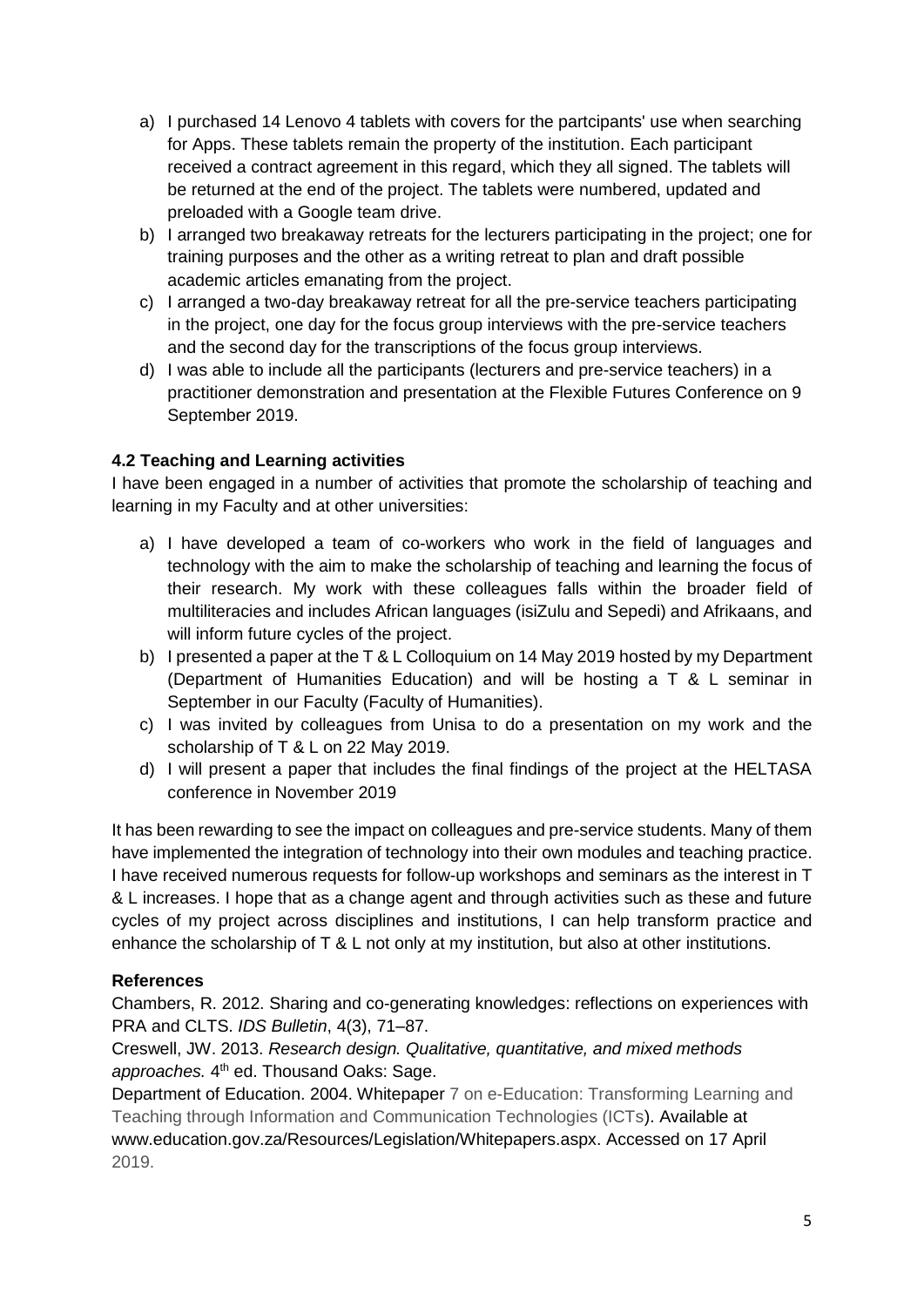Garrison, DR & Arbaugh, JB. 2007. Researching the community of inquiry framework: Review, issues, and future directions, *The Internet and Higher Education*, 10 (3):157–172. Graduate Student Instructor Teaching and Resource Centre Home. 2005. *Learning: theory and research. Teaching guide for graduate student instructors*. Available at: http://gsi. berkeley.edu/teachingguide/theories/overview.html (accessed on 16 September 2018). Hugo, AJ & Nieman, M. 2010. Using English as a second language of instruction: concerns and needs of primary school teachers in South Africa. *Journal for Language Teaching*, 44(1):59–69.

Hymes, D. 1966. On communicative competence. Paper revised from one presented at the Research Planning Conference on language development among disadvantaged children. Department of Educational Psychology and Guidance, Ferkauf Graduate School, Yeshiva University.

Hymes, D. 1967. *On communicative competence*. Philadelphia: University of Pennsylvania Press.

Janks, H. 2010. *Literacy and power*. New York, NY: Routledge

Jordaan, H. 2011. Language teaching is no panacea: a theoretical perspective and critical evaluation of language in education within the South African context. *South African Journal of Communication Disorders,* 58(2):1–13.

Manyike, T. V. 2007. The acquisition of English academic language proficiency among grade 7 learners in South African schools. PhD thesis, University of South Africa, Pretoria.

Mishra, P, & Koehler, MJ. 2006 Technological pedagogical content knowledge: A framework for integrating technology in teacher knowledge. *Teachers College Record*, 108(6):1017–1054.

Patton, MQ. 2002. *Qualitative research and evaluation methods*. 3<sup>rd</sup> ed. Thousand Oaks: Sage.

Shulman, LS. 1986. Those who understand: knowledge growth in teaching. *Education Research*, 15(2):4–14.

Turnuklu, EB & Yesildere, S. 2007. The pedagogical content knowledge in mathematics: pre-service primary mathematics teachers' perspectives in Turkey. Available at: [www.k-](http://www.k-12prep.math.ttu.edu/)[12prep.math.ttu.edu.](http://www.k-12prep.math.ttu.edu/) Accessed on 15 May 2018).

Vygotsky, LS. 1978. *Mind in society*: *the development of higher psychological process.*  Cambridge, MA: MIT Press.